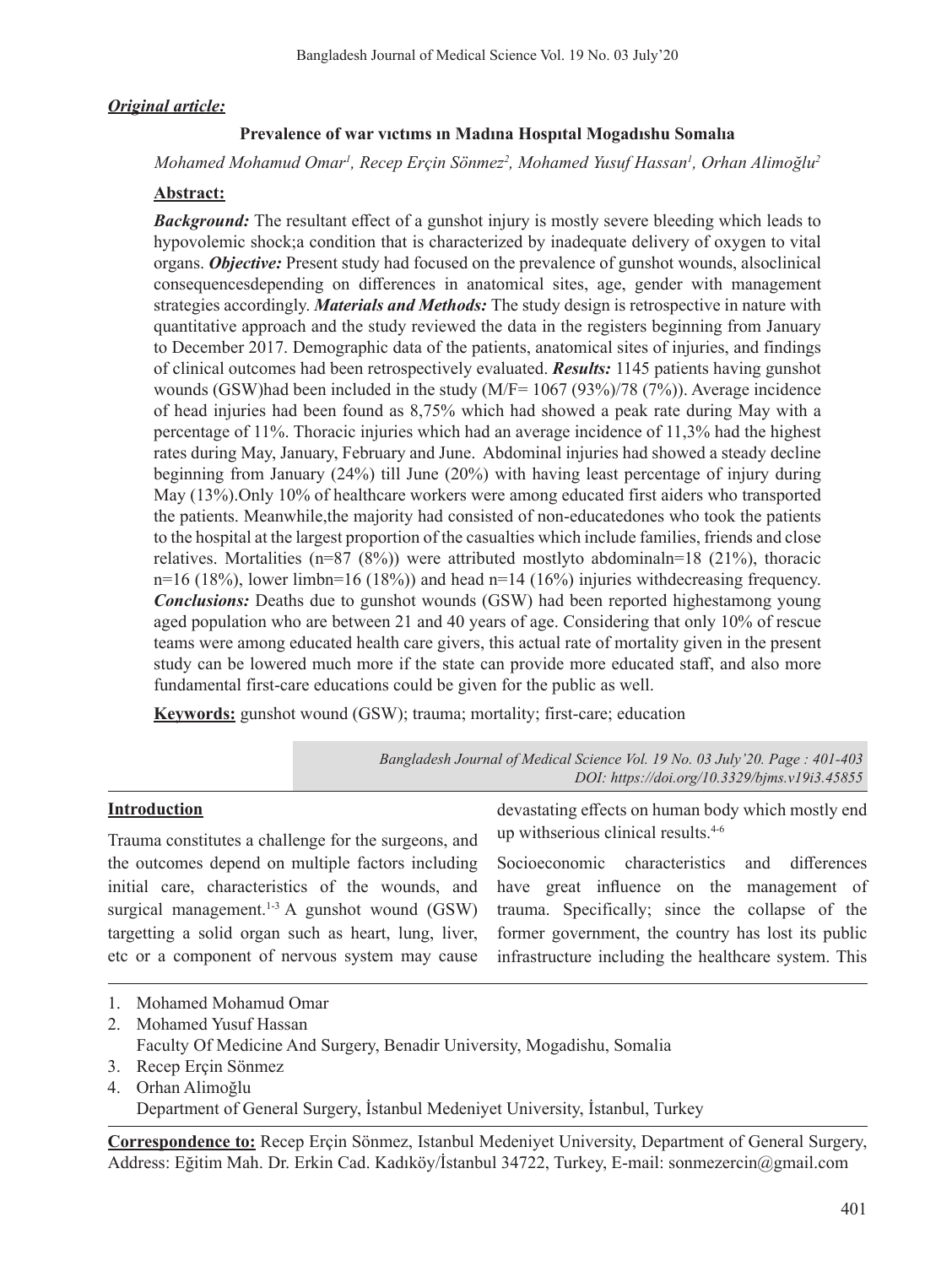has led the different war categories to be observed and the country to experience many war causalities on monthly and weekly periods which are based on gun shots and blasts that claimed the life of thousands of people,

Thousands of war injuries had been presented to Medina General Hospital Somalia since the collapse of the former government in 1991, and so far nobody knows the prevalence of certain injury types in the region.

Inadequate attention had been given to the care and management of wounded people. No laws exist against any medical malpractices in the case of death since then. So, most of the deaths had occured before the patients could reach the medical facilities.

Therefore, the present study aimed to find out the prevalence of war casualties in Mogadishu, Somalia and to propose management strategies to lower morbidity and mortality rates in the territory.

## **Materials and Methods**

Medical database of the institute had been reviewed retrospectively between January - December 2017. Study population had been selected of those whom were registered and hospitalized due to war casualties including all age groups.

The study was conducted at Medina General Hospital which is a multidisciplinary (Intensive Care Unit (ICU), Surgery, Orthopedics, Obstetrics&Gynecology, Emergency Unit, and Radiology) community based hospital located at the center of Mogadishu, Somalia.

All injured patients due to gunshot wounds (GSWs) on different anatomical sites (Head, neck, chest, limps etc.) had been included in the study. Exclusive criterias were of those whom had co-morbidities before the injury, the ones whom could not reach the Medina General Hospital or whom were transferred to another medical center, and the ones whom were injured due to different causes other than GSWs like explosion, traffic accident, knife injuries, etc.

The study variables of the study were mainly independent such as demographic properties of the patients (Age, gender, anatomical site of injury), management before admission and clinical outcomes (Cured, disabled, deceased). The only dependent variable was the war victims which had been intentionally selected.

**Ethical clearance:** This study was reviewed and approved by the Ethics Committee of the Hospital.

# **Results**

1145war victims injured due to GSWs had been included in the present study. The majority of the study group had beenconsisted of male victims  $(n=1067 (93\%))$ , and the restwere female  $(n=78$  $(7%)$ ).

Based on the findings; 25% of the patients were between 1 and 20 years of age, the rest majority of which constitutes 60% of the study population were between 21 and 40 years of age. 12 % of patients were between 41 and 60 years of age, while the rest 4% was the elderly group of whom were older than 61 years of age (Table).

Table : Distribution of war victims according to age



Lower limbs injuries were the leading type of injuries among others (head injury, neck injury, thorax injury,abdominal injury, genitelia inury, upper limbs injury) whom were admitted to emergency department (ED) of Medina Hospital having an average incidence of 29% (n=355) throughout the year. Especially, this rate had showed a high trend during March and August, though it was found lowest during February and May. The average incidence ofneck, head, thorax,upper limp, abdominal and lower limbs injuries were 6%, 7%, 12%, 14%, 18%, and 29% respectively.

Only 10,5% (n=120) of patients had been provided first-care by skilled health employee before being transferred to the hospital. The majority (n=1025 (89,5%)) had received first-care from non-skilled or non-educated first-aiders also from other people whom were mostly relatives or friends of the victims.

According to the results; 1028 (90%) patients had been discharged by cure,30 (2%) patients had been disabled due to different causes of trauma, and 87 (8%) patients had deceased.

## **Discussion**

According to Alkhuzai et al, estimated prevelance of deaths due to injuries of armed conflict in Iraq are